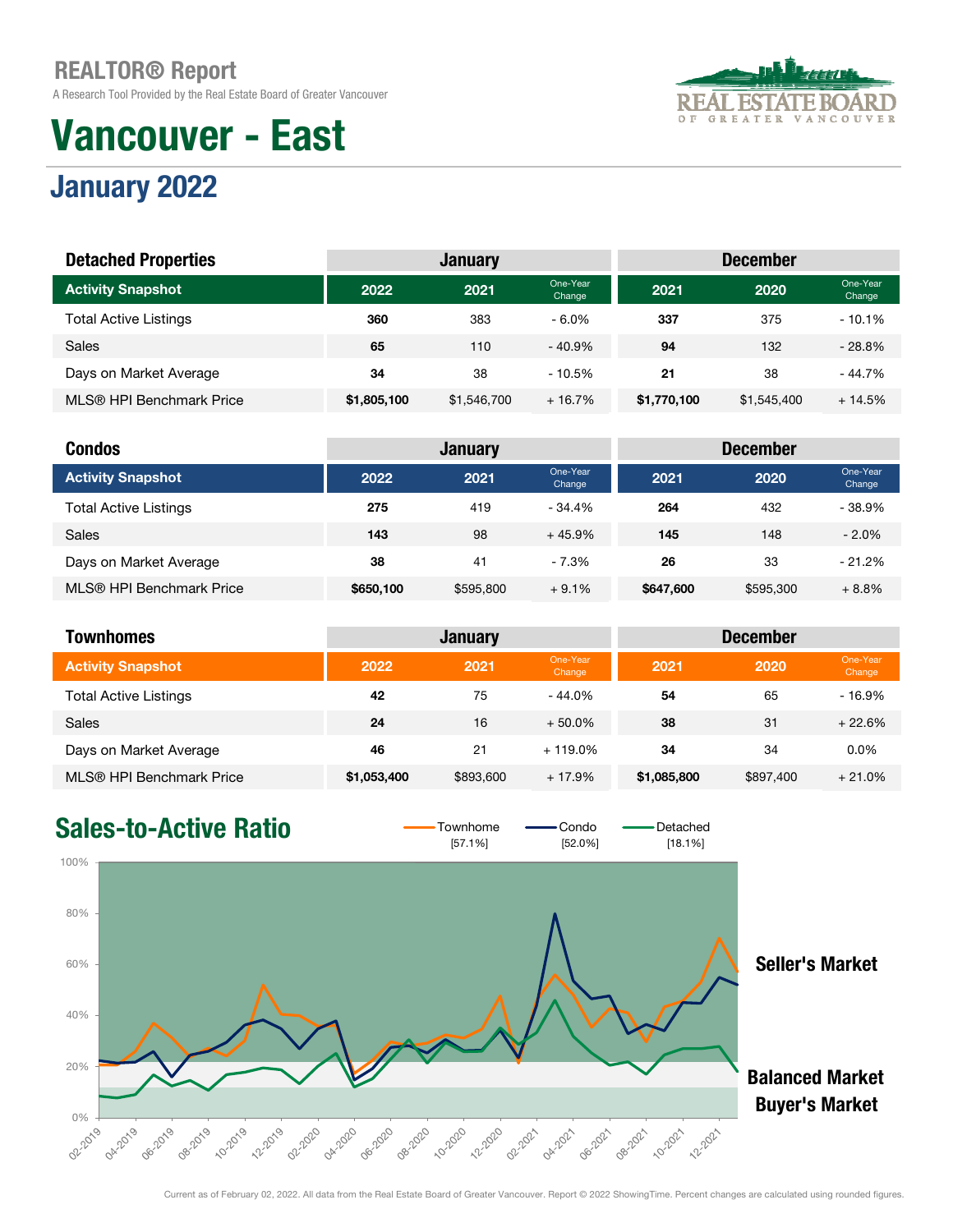A Research Tool Provided by the Real Estate Board of Greater Vancouver



# Vancouver - East

## Detached Properties Report – January 2022

| <b>Price Range</b>          | <b>Sales</b>             | <b>Active</b><br><b>Listings</b> | <b>Avg Days</b><br>on Market |
|-----------------------------|--------------------------|----------------------------------|------------------------------|
| \$99,999 and Below          | ŋ                        | ŋ                                | ŋ                            |
| \$100,000 to \$199,999      | 0                        | $\Omega$                         | O                            |
| \$200,000 to \$399,999      | O                        | <sup>n</sup>                     | O                            |
| \$400,000 to \$899,999      | $\Omega$                 | <sup>0</sup>                     | <sup>0</sup>                 |
| \$900,000 to \$1,499,999    | 2                        | 14                               | 4                            |
| \$1,500,000 to \$1,999,999  | 25                       | 92                               | 26                           |
| \$2,000,000 to \$2,999,999  | 34                       | 169                              | 43                           |
| \$3,000,000 and \$3,999,999 | $\overline{\mathcal{A}}$ | 71                               | 18                           |
| \$4,000,000 to \$4,999,999  | O                        | 12                               | O                            |
| \$5,000,000 and Above       | $\Omega$                 | $\mathfrak{p}$                   | $\Omega$                     |
| TOTAL                       | 65                       | 360                              | 34                           |

| <b>Price Range</b>          | <b>Sales</b>   | <b>Active</b><br><b>Listings</b> | <b>Avg Days</b><br>on Market | Neighbourhood             | <b>Sales</b> | <b>Active</b><br><b>Listings</b> | <b>Benchmark</b><br>Price | One-Year<br>Change |
|-----------------------------|----------------|----------------------------------|------------------------------|---------------------------|--------------|----------------------------------|---------------------------|--------------------|
| \$99,999 and Below          | 0              | 0                                | 0                            | Champlain Heights         | 0            | 2                                | \$0                       |                    |
| \$100,000 to \$199,999      | 0              | $\mathbf 0$                      | 0                            | Collingwood VE            | 4            | 71                               | \$1,686,500               | $+17.8%$           |
| \$200,000 to \$399,999      | 0              | $\mathbf 0$                      | 0                            | Downtown VE               | 0            | 0                                | \$0                       |                    |
| \$400,000 to \$899,999      | $\mathbf 0$    | 0                                | 0                            | Fraser VE                 | 2            | 20                               | \$1,825,200               | $+18.1%$           |
| \$900,000 to \$1,499,999    | 2              | 14                               | 4                            | Fraserview VE             | 5            | 12                               | \$2,247,800               | $+18.5%$           |
| \$1,500,000 to \$1,999,999  | 25             | 92                               | 26                           | <b>Grandview Woodland</b> | 6            | 47                               | \$1,938,800               | $+13.1%$           |
| \$2,000,000 to \$2,999,999  | 34             | 169                              | 43                           | Hastings                  | 0            | 10                               | \$1,539,500               | $+9.4%$            |
| \$3,000,000 and \$3,999,999 | $\overline{4}$ | 71                               | 18                           | <b>Hastings Sunrise</b>   | 5            | $\overline{7}$                   | \$1,719,100               | $+18.9%$           |
| \$4,000,000 to \$4,999,999  | 0              | 12                               | 0                            | Killarney VE              | 5            | 29                               | \$1,907,600               | $+17.8%$           |
| \$5,000,000 and Above       | $\mathbf{0}$   | $\overline{2}$                   | 0                            | Knight                    | 8            | 30                               | \$1,699,100               | $+15.5%$           |
| <b>TOTAL</b>                | 65             | 360                              | 34                           | Main                      | 1            | 18                               | \$1,977,300               | + 18.5%            |
|                             |                |                                  |                              | Mount Pleasant VE         | 3            | 6                                | \$1,801,300               | $+12.7%$           |
|                             |                |                                  |                              | <b>Renfrew Heights</b>    | 3            | 29                               | \$1,668,200               | $+13.7%$           |
|                             |                |                                  |                              | <b>Renfrew VE</b>         | 9            | 32                               | \$1,627,500               | $+16.0%$           |
|                             |                |                                  |                              | South Marine              | 1            | $\overline{2}$                   | \$1,574,400               | $+15.6%$           |
|                             |                |                                  |                              | South Vancouver           | 12           | 23                               | \$1,908,100               | $+22.0%$           |
|                             |                |                                  |                              | Strathcona                | 0            |                                  | \$1,647,700               | $+10.8%$           |
|                             |                |                                  |                              | Victoria VE               | 1            | 21                               | \$1,673,300               | $+15.6%$           |
|                             |                |                                  |                              | <b>TOTAL*</b>             | 65           | 360                              | \$1,805,100               | $+16.7%$           |

\* This represents the total of the Vancouver - East area, not the sum of the areas above.



Current as of February 02, 2022. All data from the Real Estate Board of Greater Vancouver. Report © 2022 ShowingTime. Percent changes are calculated using rounded figures.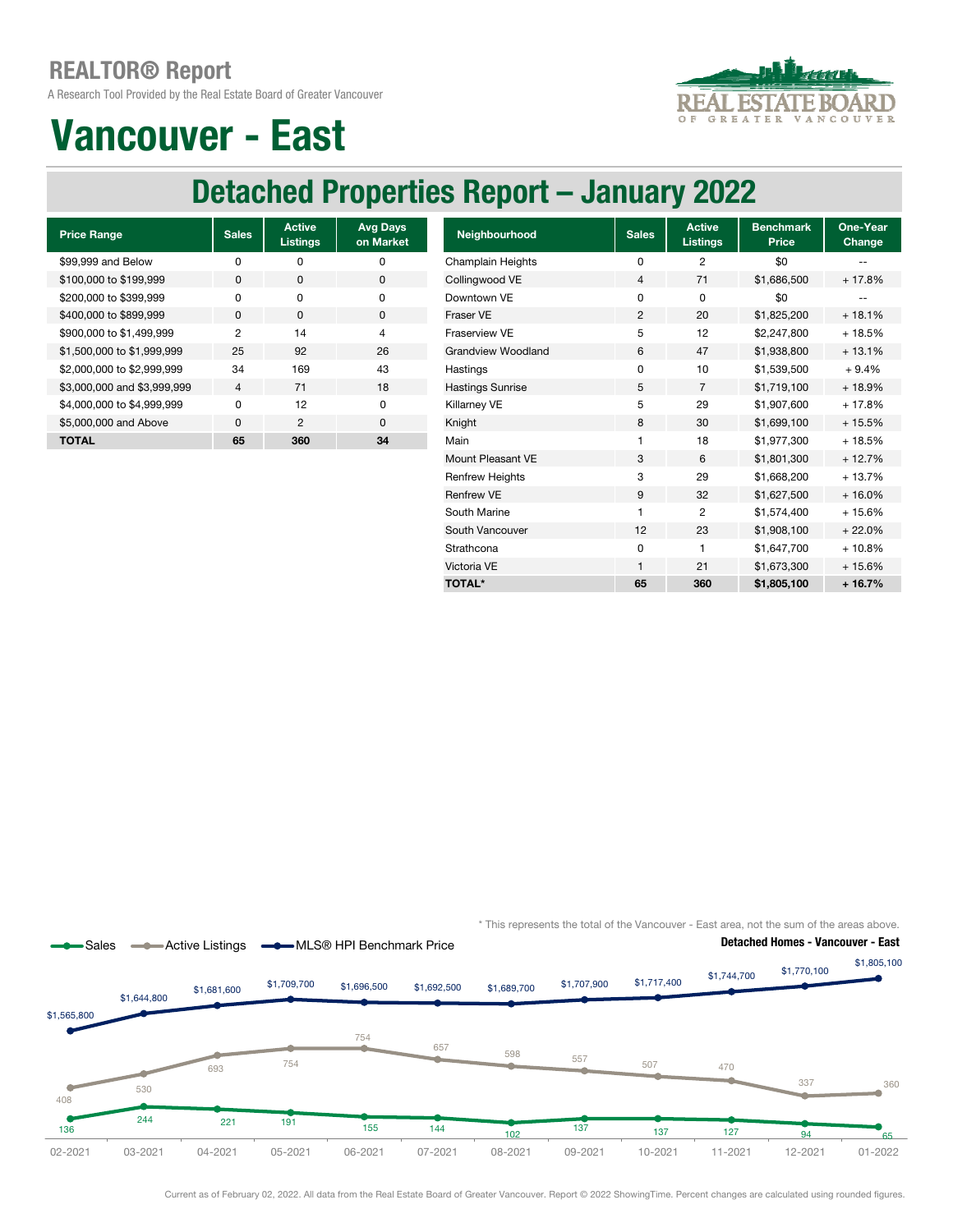A Research Tool Provided by the Real Estate Board of Greater Vancouver

# Vancouver - East



## Condo Report – January 2022

| <b>Price Range</b>          | <b>Sales</b> | <b>Active</b><br><b>Listings</b> | <b>Avg Days</b><br>on Market |
|-----------------------------|--------------|----------------------------------|------------------------------|
| \$99,999 and Below          | n            | ŋ                                | O                            |
| \$100,000 to \$199,999      | <sup>0</sup> | <sup>0</sup>                     | <sup>0</sup>                 |
| \$200,000 to \$399,999      | 2            | 14                               | 14                           |
| \$400,000 to \$899,999      | 115          | 160                              | 38                           |
| \$900,000 to \$1,499,999    | 24           | 79                               | 40                           |
| \$1,500,000 to \$1,999,999  | <sup>0</sup> | 13                               | $\Omega$                     |
| \$2,000,000 to \$2,999,999  | 2            | 3                                | 20                           |
| \$3,000,000 and \$3,999,999 | $\Omega$     | 4                                | $\Omega$                     |
| \$4,000,000 to \$4,999,999  | n            | O                                | O                            |
| \$5,000,000 and Above       | $\Omega$     | 2                                | $\Omega$                     |
| TOTAL                       | 143          | 275                              | 38                           |

| <b>Price Range</b>          | <b>Sales</b>   | <b>Active</b><br><b>Listings</b> | <b>Avg Days</b><br>on Market | Neighbourhood             | <b>Sales</b>   | <b>Active</b><br><b>Listings</b> | <b>Benchmark</b><br>Price | One-Year<br><b>Change</b> |
|-----------------------------|----------------|----------------------------------|------------------------------|---------------------------|----------------|----------------------------------|---------------------------|---------------------------|
| \$99.999 and Below          | $\mathbf 0$    | 0                                | 0                            | <b>Champlain Heights</b>  | $\overline{c}$ | 0                                | \$833,600                 | $+12.2%$                  |
| \$100,000 to \$199,999      | $\mathbf{0}$   | 0                                | $\mathbf{0}$                 | Collingwood VE            | 28             | 55                               | \$547,100                 | $+10.1%$                  |
| \$200,000 to \$399,999      | $\overline{2}$ | 14                               | 14                           | Downtown VE               | 15             | 23                               | \$690,400                 | $+9.0%$                   |
| \$400,000 to \$899,999      | 115            | 160                              | 38                           | Fraser VE                 | 3              | 8                                | \$765,400                 | $+10.6%$                  |
| \$900,000 to \$1,499,999    | 24             | 79                               | 40                           | Fraserview VE             | $\mathbf 0$    |                                  | \$0                       | $\overline{\phantom{m}}$  |
| \$1,500,000 to \$1,999,999  | 0              | 13                               | $\mathbf{0}$                 | <b>Grandview Woodland</b> | 5              | 17                               | \$622,700                 | $+12.5%$                  |
| \$2,000,000 to \$2,999,999  | $\overline{c}$ | 3                                | 20                           | Hastings                  | 17             | 8                                | \$575,200                 | $+15.7%$                  |
| \$3,000,000 and \$3,999,999 | 0              | $\overline{4}$                   | 0                            | <b>Hastings Sunrise</b>   | 1              | $\mathbf 0$                      | \$548,600                 | $+11.9%$                  |
| \$4,000,000 to \$4,999,999  | $\mathbf 0$    | $\mathbf 0$                      | $\mathbf 0$                  | Killarney VE              |                | 3                                | \$636,400                 | $+17.9%$                  |
| \$5,000,000 and Above       | $\mathbf 0$    | $\overline{2}$                   | $\mathbf 0$                  | Knight                    | 6              | 3                                | \$820,400                 | $+6.0%$                   |
| <b>TOTAL</b>                | 143            | 275                              | 38                           | Main                      |                | $\overline{2}$                   | \$935,700                 | $+7.9%$                   |
|                             |                |                                  |                              | Mount Pleasant VE         | 28             | 55                               | \$628,900                 | $+6.4%$                   |
|                             |                |                                  |                              | <b>Renfrew Heights</b>    | 1              | 9                                | \$451,500                 | $+11.4%$                  |
|                             |                |                                  |                              | <b>Renfrew VE</b>         | 3              | 5                                | \$652,700                 | $+11.0%$                  |
|                             |                |                                  |                              | South Marine              | 18             | 47                               | \$743,400                 | $+11.8%$                  |
|                             |                |                                  |                              | South Vancouver           | $\mathbf{1}$   | 28                               | \$701,600                 | $+22.5%$                  |
|                             |                |                                  |                              | Strathcona                | $\overline{7}$ | 6                                | \$688,400                 | $+3.7%$                   |
|                             |                |                                  |                              | Victoria VE               | 6              | 5                                | \$738,900                 | $+15.1%$                  |
|                             |                |                                  |                              | <b>TOTAL*</b>             | 143            | 275                              | \$650,100                 | $+9.1%$                   |

\* This represents the total of the Vancouver - East area, not the sum of the areas above.



Current as of February 02, 2022. All data from the Real Estate Board of Greater Vancouver. Report © 2022 ShowingTime. Percent changes are calculated using rounded figures.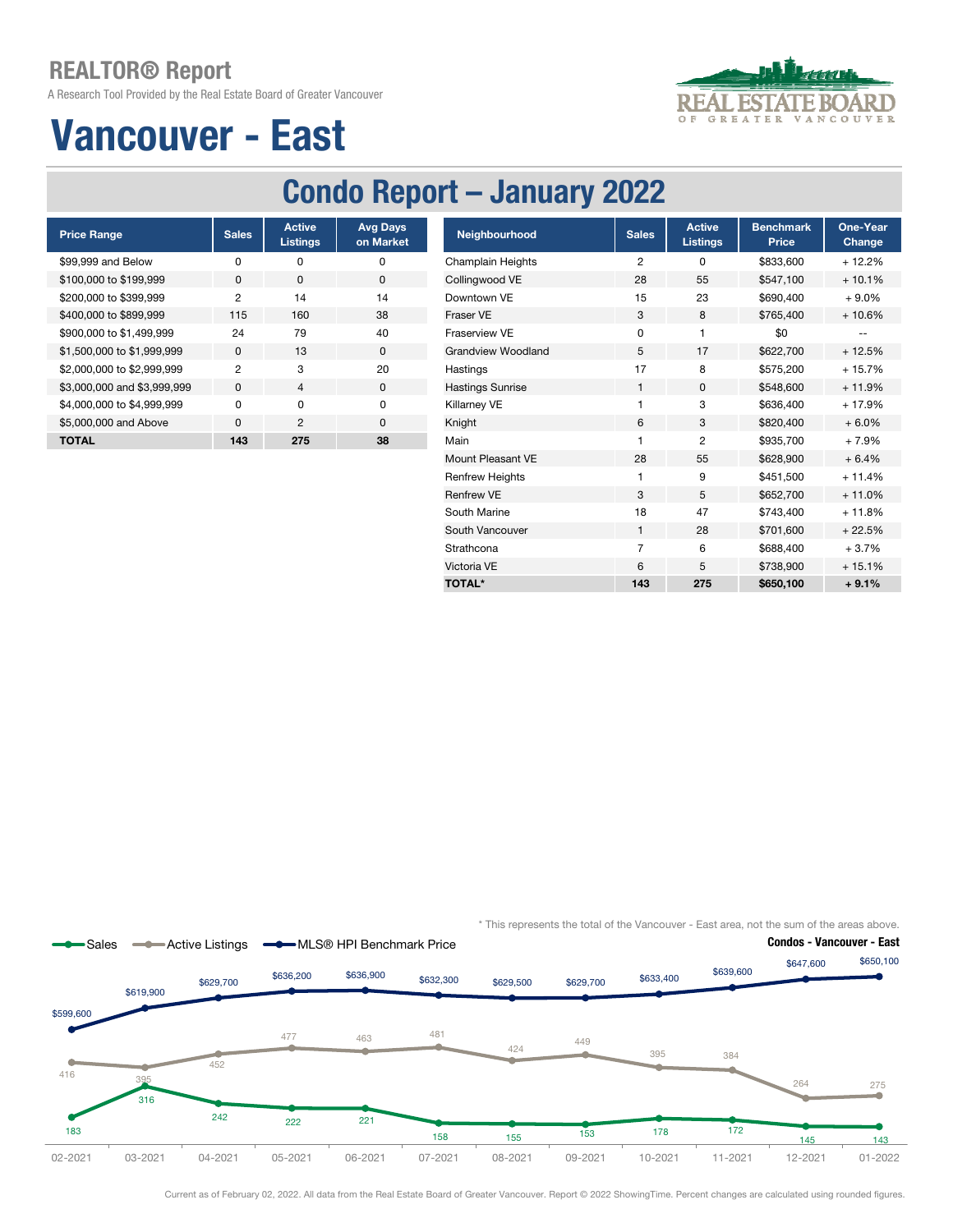A Research Tool Provided by the Real Estate Board of Greater Vancouver



# Vancouver - East

# Townhomes Report – January 2022

| <b>Price Range</b>          | <b>Sales</b> | <b>Active</b><br><b>Listings</b> | Days on<br><b>Market</b> |
|-----------------------------|--------------|----------------------------------|--------------------------|
| \$99,999 and Below          | ŋ            | ŋ                                | O                        |
| \$100,000 to \$199,999      | O            | $\Omega$                         | O                        |
| \$200,000 to \$399,999      | n            | O                                | O                        |
| \$400,000 to \$899,999      | 8            | 9                                | 34                       |
| \$900,000 to \$1,499,999    | 13           | 24                               | 51                       |
| \$1,500,000 to \$1,999,999  | 3            | 7                                | 56                       |
| \$2,000,000 to \$2,999,999  | n            | 2                                | ŋ                        |
| \$3,000,000 and \$3,999,999 | $\Omega$     | O                                | 0                        |
| \$4,000,000 to \$4,999,999  | n            | O                                | O                        |
| \$5,000,000 and Above       | $\Omega$     | $\Omega$                         | $\Omega$                 |
| <b>TOTAL</b>                | 24           | 42                               | 46                       |

| <b>Price Range</b>          | <b>Sales</b> | <b>Active</b><br>Listings | Days on<br><b>Market</b> | <b>Neighbourhood</b>      | <b>Sales</b>   | <b>Active</b><br><b>Listings</b> | <b>Benchmark</b><br><b>Price</b> | <b>One-Year</b><br>Change |
|-----------------------------|--------------|---------------------------|--------------------------|---------------------------|----------------|----------------------------------|----------------------------------|---------------------------|
| \$99.999 and Below          | $\mathbf 0$  | $\mathbf 0$               | $\mathbf 0$              | Champlain Heights         | 3              | 3                                | \$939,400                        | $+19.0%$                  |
| \$100,000 to \$199,999      | 0            | 0                         | $\mathbf 0$              | Collingwood VE            | 8              | 10                               | \$972,900                        | $+18.3%$                  |
| \$200,000 to \$399,999      | $\Omega$     | $\mathbf 0$               | $\mathbf 0$              | Downtown VE               | 0              | 1                                | \$0                              |                           |
| \$400,000 to \$899,999      | 8            | 9                         | 34                       | Fraser VE                 | 3              | 3                                | \$1,291,600                      | $+24.3%$                  |
| \$900,000 to \$1,499,999    | 13           | 24                        | 51                       | Fraserview VE             | $\Omega$       | 0                                | \$0                              | --                        |
| \$1,500,000 to \$1,999,999  | 3            | $\overline{7}$            | 56                       | <b>Grandview Woodland</b> | $\overline{c}$ | 4                                | \$1,253,600                      | $+19.0%$                  |
| \$2,000,000 to \$2,999,999  | 0            | $\overline{c}$            | $\mathbf 0$              | Hastings                  |                |                                  | \$1,097,100                      | $+20.7%$                  |
| \$3,000,000 and \$3,999,999 | $\mathbf 0$  | $\mathbf 0$               | $\mathbf 0$              | <b>Hastings Sunrise</b>   | $\mathbf 0$    | 0                                | \$0                              | $\overline{\phantom{a}}$  |
| \$4,000,000 to \$4,999,999  | 0            | 0                         | 0                        | Killarney VE              | 3              | 1                                | \$783,300                        | $+21.5%$                  |
| \$5,000,000 and Above       | $\mathbf 0$  | $\mathbf 0$               | 0                        | Knight                    | $\mathbf{1}$   | $\mathbf{1}$                     | \$1,250,400                      | $+23.2%$                  |
| <b>TOTAL</b>                | 24           | 42                        | 46                       | Main                      | 0              |                                  | \$1,125,000                      | $+19.3%$                  |
|                             |              |                           |                          | Mount Pleasant VE         | 2              | 8                                | \$1,191,100                      | $+12.5%$                  |
|                             |              |                           |                          | <b>Renfrew Heights</b>    | 0              | 0                                | \$0                              | $\overline{\phantom{a}}$  |
|                             |              |                           |                          | <b>Renfrew VE</b>         | $\mathbf 0$    | $\mathbf{1}$                     | \$1,014,400                      | $+18.5%$                  |
|                             |              |                           |                          | South Marine              | 0              | 5                                | \$998,600                        | $+18.7%$                  |
|                             |              |                           |                          | South Vancouver           | $\mathbf 0$    |                                  | \$0                              | $\overline{\phantom{a}}$  |
|                             |              |                           |                          | Strathcona                |                | 0                                | \$1,120,700                      | $+17.4%$                  |
|                             |              |                           |                          | Victoria VE               | $\mathbf 0$    | $\overline{c}$                   | \$1,191,400                      | $+17.4%$                  |
|                             |              |                           |                          | <b>TOTAL*</b>             | 24             | 42                               | \$1,053,400                      | $+17.9%$                  |

\* This represents the total of the Vancouver - East area, not the sum of the areas above.



Current as of February 02, 2022. All data from the Real Estate Board of Greater Vancouver. Report © 2022 ShowingTime. Percent changes are calculated using rounded figures.